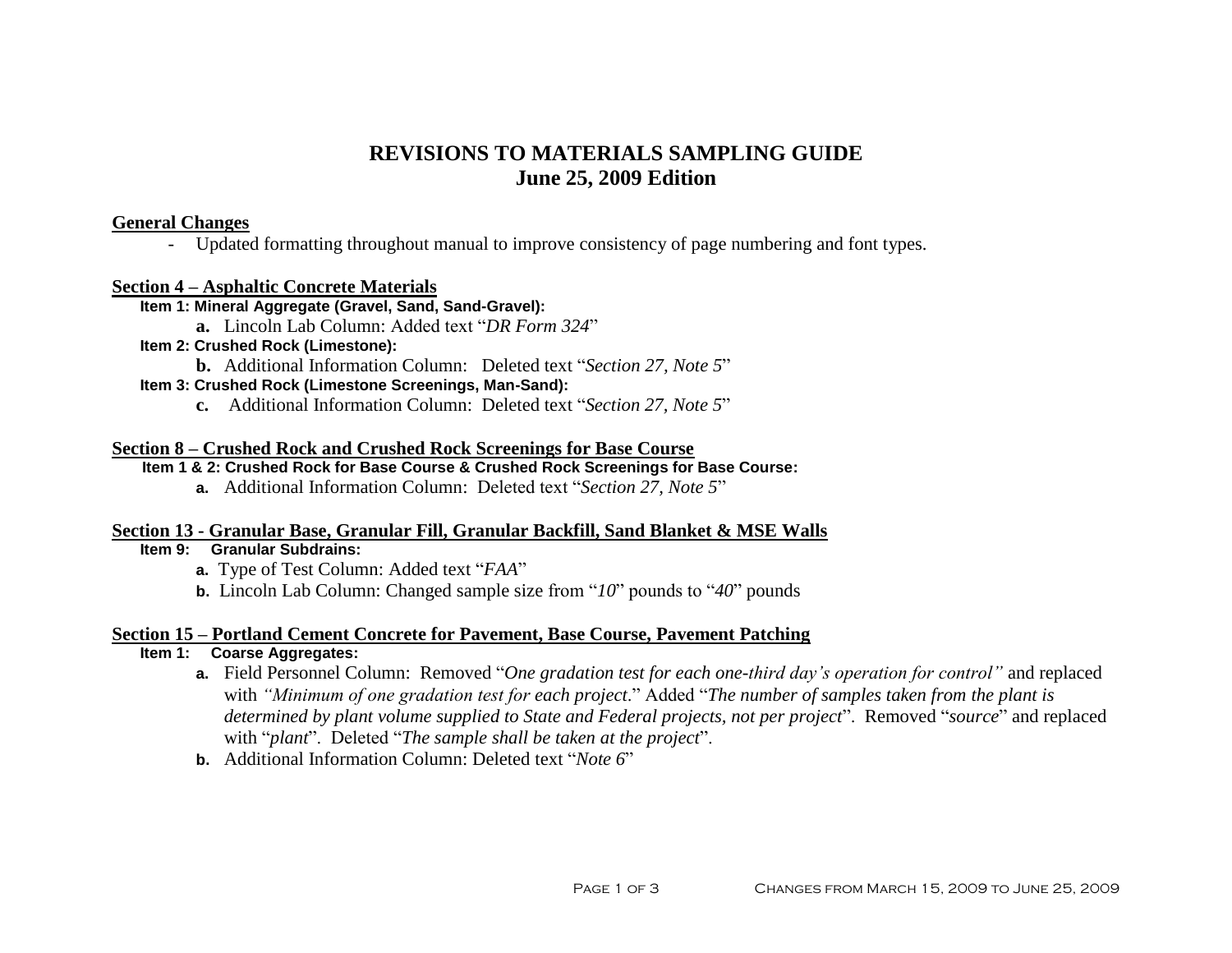#### **Item 2: Fine Aggregates**

- **c.** Field Personnel Column: Same changes as Item 1: Coarse Aggregates.
- **d.** Additional Information Column: Deleted text "*Note 6*"

### **Section 16 – Portland Cement Concrete for Structures, Culverts, and Miscellaneous Construction**

### **Item 1: Coarse Aggregates:**

- **a.** Field Personnel Column: Same changes as Section 15, Item 1: Coarse Aggregates
- **b.** Additional Information Column: Deleted text "*Note 6*"

### **Item 2: Fine Aggregates:**

- **c.** Field Personnel Column: Same changes as Section 15, Item 2: Fine Aggregates. Also changed sample size from "*75*" pounds to "*25*" pounds.
- **d.** Additional Information Column: Deleted text "*Note 6*"

## **Section 20 – Bridge Materials**

## **Item 11(B.a): Coarse Aggregates:**

**a.** Sample Required Column: Changed sampling frequency and quantity.

## **Item 30: Structural Steel for Concrete Girder Bridges:**

**b.** Item is now item 31. Added new Item 30: Prestressed Fine and Coarse Aggregate.

### **Item 31: Structural Fasteners for Concrete Girder Bridges:**

- **c.** Item is now item 32.
- **d.** Sample Required Column: Changed sampling frequency and quantity.

### **Section 25 – Miscellaneous Materials**

### **Item 31: Hot Pour Sealant:**

**a.** Removed separate sections for concrete surface and bituminous surface (Items 16A and 16B).

### **Section 27 – Notes**

### **Note 4: Quality Tests of Aggregates:**

**a.** Added text "*DR Form 324*"

## **Note 5: Crushed Rock Aggregate Inspected at the Source:**

**b.** Deleted text "*DR Forms 155A, Stockpile Report for Crushed Rock, and*" and "*test results*".